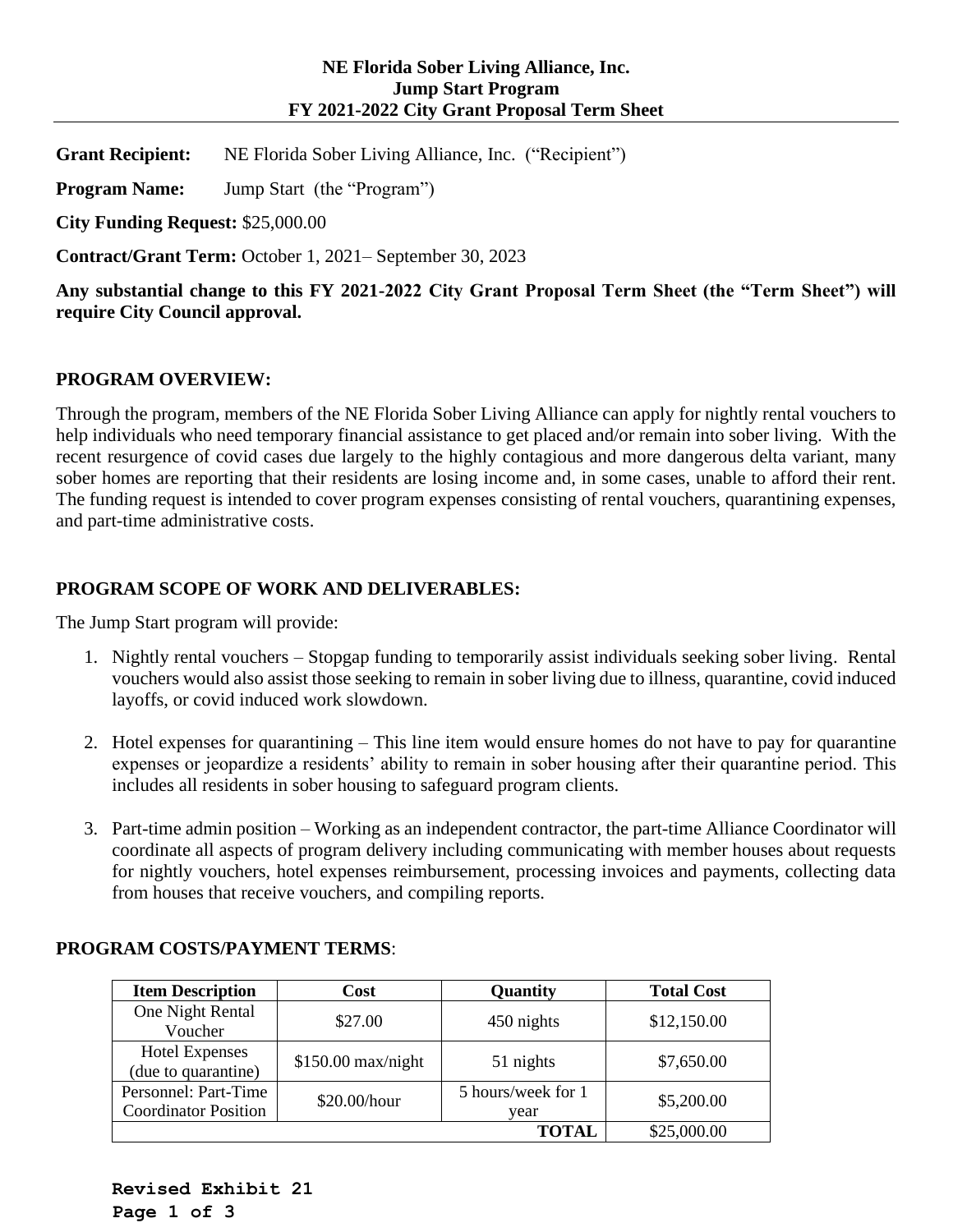Additional funding is provided by the following.

The Community Foundation for Northeast Florida - \$5,000

COJ Opioid Trust Funds previously appropriated via Ordinance 2021-213-E - \$5,000

# **PROGRAM IMPACT & REPORTING:**

- (i) The NE Florida Sober Living Alliance program goal is to get vulnerable people into a safe and sober environment. Measurement will be obtained by the residents' ability to become economically selfsufficient while remaining in a recovery-based environment.
- (ii) In its two months funded by the Opioid Trust, Jump Start provided temporary housing vouchers for six men. Of those six, five are still residing at their sober living houses and they are all currently working. Jumpstart has a 14-day funding limit to those needing temporary assistance; however, clients are able and encouraged to continue their stay at their own cost. This funding assists those with initial financial assistance with hope and help from the sober house for the client to become financially independent.
- (iii) With this funding and the other grants, we can provide men and/or women with 14 nights in a safe environment and 51 nights of quarantine to those affected by COVID-19. Research suggests that the therapeutic environment of a sober living homes can help reduce overdose deaths.

# **ADDITIONAL GRANT REQUIREMENTS AND CONDITIONS:**

Recipient's expenditure of City funds for the Program and the provision of services shall be subject to Chapter 118, Parts 1 – 5 of the *Jacksonville Ordinance Code*, and the terms and conditions of any contract entered between the City and Recipient. Recipient shall use the City funds for the Program in accordance with the City Council approved Term Sheet and Program budget. The City's Grant Administrator may amend this Term Sheet or the approved Program budget consistent with the Program's needs, provided that any substantial change to this Term Sheet or the approved Program budget will require City Council approval.